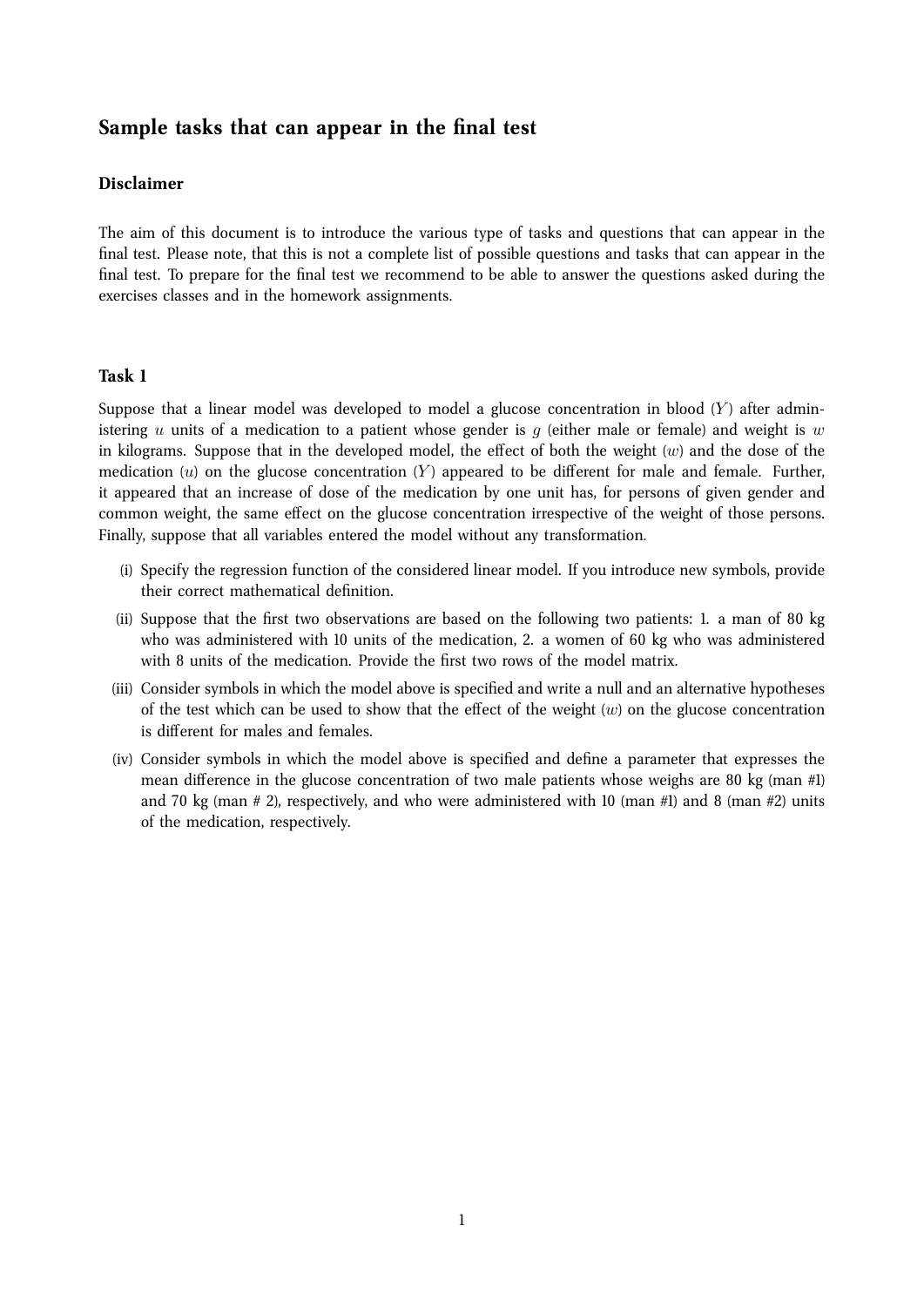Suppose that a linear model (further referred to as model  $M_1$ ) was estimated using data of sample size  $n = 100$  to model the bribery amount in *thousands* CZK (Y) that a politician of level lev (categorical factor with three levels: *municipal, regional, national*) obtains for assigning a contract amounting to  $x \times 100\,000$ CZK related to domain dom (categorical factor with two levels: *IT Service*, *constructions*). Suppose that the reference group reparameterizing pseudocontrasts with the first level as a reference (contr.treatment in R software) were used when fitting the model and the following least squares estimates of the regression coefficients were obtained (":" denotes the interaction term):

| Parameter                                                             | Estimate |
|-----------------------------------------------------------------------|----------|
| $\beta_0$ – Intercept                                                 | 5        |
| $\beta_1$ – Level( <i>regional</i> )                                  | 10       |
| $\beta_2$ – Level( <i>national</i> )                                  | 20       |
| $\beta_3$ – Contract amount                                           |          |
| $\beta_4$ – Domain( <i>constructions</i> )                            | $-5$     |
| $\beta_5$ – Level( <i>regional</i> ) : Contract amount                | 5        |
| $\beta_6$ – Level( <i>national</i> ) : Contract amount                | -5       |
| $\beta_7$ – Level( <i>regional</i> ) : Domain( <i>constructions</i> ) | 5        |
| $\beta_8$ – Level( <i>national</i> ) : Domain( <i>constructions</i> ) | 30       |

In the following, let  $\boldsymbol{\beta}=\begin{pmatrix} \beta_0, \, \beta_1, \, \ldots, \, \beta_8 \end{pmatrix}^\top$ .

- (i) Suppose that the first two observations were based on data of the following characteristics: 1. contract of 500 000 CZK for *IT services* assigned on a *municipal* level, 2. contract of 10 000 000 CZK for *constructions* assigned on a *regional* level. Provide the first two rows of the model matrix of model  $M_1$ .
- (ii) Find a function of the regression coefficients  $\beta$  which defines parameter  $\theta_1$  that provides quantification of change of the expected bribe amount for contracts being decided on
	- (1) a *municipal* level  $(\theta_1)$ ,
	- (2) *regional* level  $(\theta_2)$ ,
	- (3) *national* level  $(\theta_3)$ ,

when the contract amount increases by 100 000 CZK and the contract stays in the same domain (either *IT Services* or *constructions*). Calculate the estimates of  $\theta_1$ ,  $\theta_2$  and  $\theta_3$ .

- (iii) Find a function of the regression coefficients  $\beta$  which defines parameter  $\theta_4$  that provides quantification of the expected difference between the bribe amounts needed on *national* and *regional* level, respectively (difference "*national* minus *regional*") for contracts on *constructions* amounting to 10 000 000 CZK. Calculate the estimate of  $\theta_4$ .
- (iv) Find the function of regression coefficients  $\beta$  which defines parameter  $\theta_5$  that provides quantification of the difference in the expected bribe amounts for the following two contracts. The first contract amounts to 1 000 000 CZK and it is for *constructions* on a *regional* level. The second contract amounts to 2 000 000 CZK and it is for *IT services* on a *national* level. Calculate the estimate of θ5.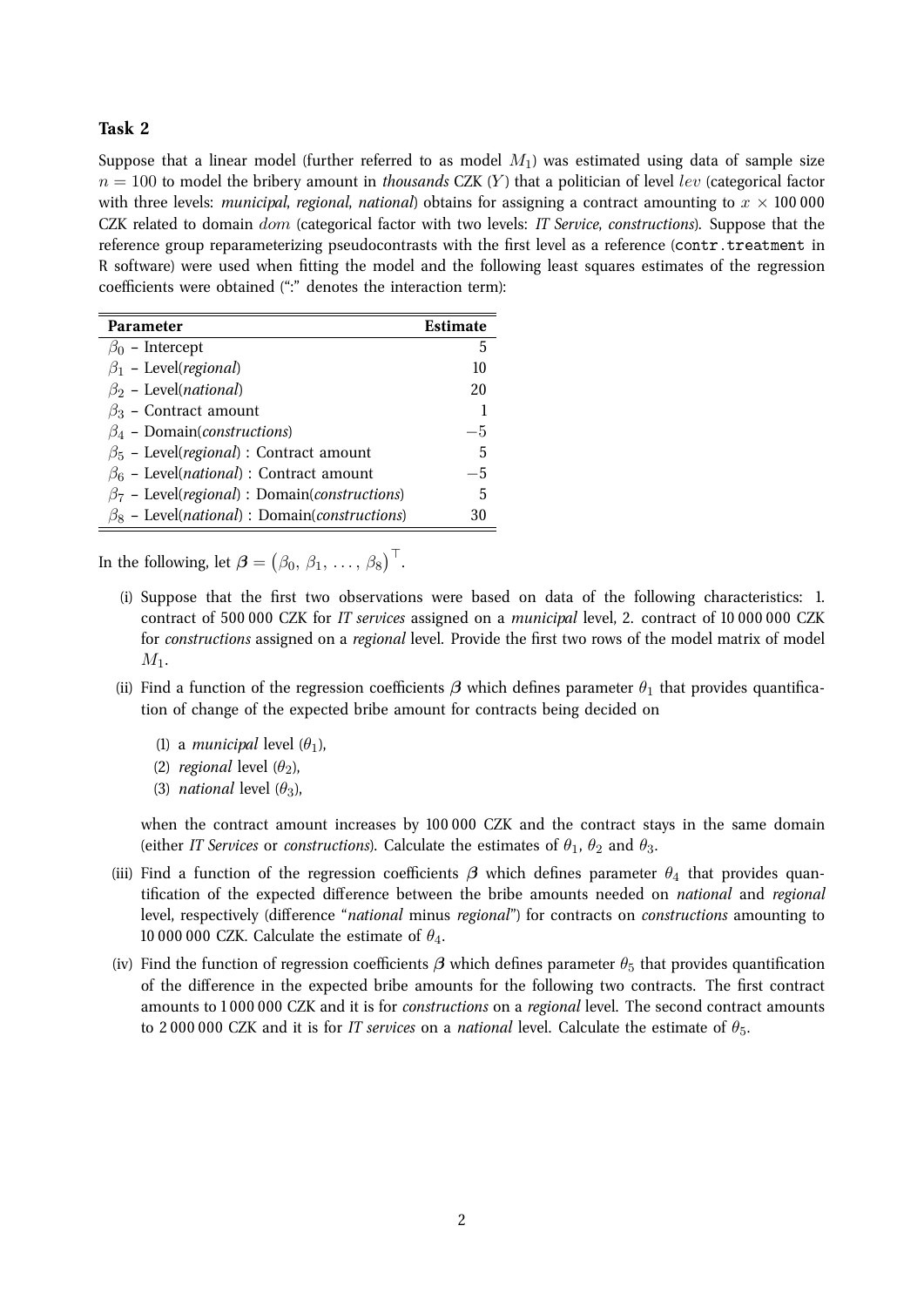We are interested in modeling the associate professor's salary (salary.assoc) given an information about the university type they are affiliated to  $(type - categorical)$  variable with three levels), the number of professors (n.prof), the number of associate professors (n.assoc) and the number of assistant professors (n.assist).

Considering the given dataset the following model was fitted:

salary.assoc  $\tilde{ }$  (type + n.prof + n.assoc + n.assist) $\hat{ }$ 2

which we denote as m1.

In order to judge the effect of considered variables in the model we obtain the ANOVA table of type I Analysis of Variance Table

| Response: salary.assoc                    |                                                             |                      |            |                        |                             |                        |              |                |                            |                   |
|-------------------------------------------|-------------------------------------------------------------|----------------------|------------|------------------------|-----------------------------|------------------------|--------------|----------------|----------------------------|-------------------|
|                                           | Df                                                          |                      |            | Sum Sq Mean Sq F value | $Pr(>\)$                    |                        |              |                |                            |                   |
| type                                      |                                                             | 2 1825984            |            |                        | $912992$ 342.0239 < 2.2e-16 |                        |              |                |                            |                   |
| n.prof                                    | 1                                                           | 129544               | 129544     |                        | 48.5297 5.564e-12           |                        |              |                |                            |                   |
| n.assoc                                   | $\mathbf{1}$                                                | 1775                 | 1775       | 0.6649                 | 0.415009                    |                        |              |                |                            |                   |
| n.assist                                  | $\mathbf{1}$                                                | 3563                 | 3563       | 1.3349                 | 0.248179                    |                        |              |                |                            |                   |
| type:n.prof                               | $\overline{2}$                                              | 513550               | 256775     |                        | $96.1928 < 2.2e-16$         |                        |              |                |                            |                   |
| type:n.assoc                              | 2                                                           | 223511               | 111756     |                        | $41.8658 < 2.2e-16$         |                        |              |                |                            |                   |
| type:n.assist                             | $\overline{2}$                                              | 32569                | 16285      | 6.1006                 | 0.002317                    |                        |              |                |                            |                   |
| n.prof:n.assoc                            | $\mathbf{1}$                                                | 23936                | 23936      | 8.9671                 | 0.002810                    |                        |              |                |                            |                   |
| n.prof:n.assist                           | $\mathbf{1}$                                                | 9792                 | 9792       | 3.6682                 | 0.055717                    |                        |              |                |                            |                   |
| n.assoc:n.assist                          | $\mathbf{1}$                                                | 25785                | 25785      | 9.6597                 | 0.001931                    |                        |              |                |                            |                   |
| Residuals                                 |                                                             | 1110 2963012         | 2669       |                        |                             |                        |              |                |                            |                   |
| and also ANOVA tables of type II and III: |                                                             |                      |            |                        |                             |                        |              |                |                            |                   |
|                                           | Anova Table (Type II tests)<br>Anova Table (Type III tests) |                      |            |                        |                             |                        |              |                |                            |                   |
| Response: salary.assoc                    |                                                             |                      |            |                        |                             | Response: salary.assoc |              |                |                            |                   |
|                                           | $Sum$ $Sq$                                                  |                      | Df F value | $Pr(>\)$               |                             |                        | Sum Sq       | Df             | F value                    | $Pr(>\)$          |
| type                                      | 122160                                                      |                      |            | 2 22.8818 1.828e-10    | (Intercept)                 |                        | 4201754      |                | $1\,1574.0561\leq 2.2e-16$ |                   |
| n.prof                                    |                                                             | 92992                |            | 1 34.8365 4.759e-09    | type                        |                        | 110598       | 2              |                            | 20.7161 1.469e-09 |
| n.assoc                                   |                                                             | 18968<br>1           |            | 7.1057 0.007795        | n.prof                      |                        | 88772        | $\mathbf{1}$   |                            | 33.2556 1.047e-08 |
| n.assist                                  |                                                             | 44045                |            | 1 16.4999 5.207e-05    | n.assoc                     |                        | 2682         | $\mathbf{1}$   | 1.0048                     | 0.316368          |
| type:n.prof                               |                                                             | 86497                |            | 2 16.2017 1.160e-07    | n.assist                    |                        | 54873        | $\mathbf{1}$   |                            | 20.5566 6.418e-06 |
| type:n.assoc                              |                                                             | 37467                |            | 2 7.0179 0.000936      | type:n.prof                 |                        | 86497        | $\overline{2}$ |                            | 16.2017 1.160e-07 |
| type:n.assist                             |                                                             | 57827                |            | 2 10.8316 2.194e-05    | type:n.assoc                |                        | 37467        | $\overline{2}$ | 7.0179                     | 0.000936          |
| n.prof:n.assoc                            |                                                             | 50555                |            | 1 18.9387 1.474e-05    |                             | type:n.assist          | 57827        | $\overline{2}$ |                            | 10.8316 2.194e-05 |
| n.prof:n.assist                           |                                                             | 1553<br>$\mathbf{1}$ | 0.5816     | 0.445830               |                             | n.prof:n.assoc         | 50555        | 1              |                            | 18.9387 1.474e-05 |
| n.assoc:n.assist                          |                                                             | 25785<br>1           | 9.6597     | 0.001931               |                             | n.prof:n.assist        | 1553         | $\mathbf{1}$   | 0.5816                     | 0.445830          |
| Residuals                                 |                                                             | 2963012 1110         |            |                        |                             | n.assoc:n.assist       | 25785        | $\mathbf{1}$   | 9.6597                     | 0.001931          |
|                                           |                                                             |                      |            |                        | Residuals                   |                        | 2963012 1110 |                |                            |                   |

Using the previous outputs make your decision regarding the following questions. Support your statements with the corresponding  $F$ -statistic value and  $P$ -value. If the corresponding values are not provided in the tables above, try to guess what could be an appropriate result using values given in the tables.

- (i) Estimate the residual variance in model m1.
- (ii) Is it reasonable to assume instead of model m1 its submodel where we only omit the interaction term between the number of professors and the number of associate professors  $(n.prot:n.assoc)?$
- (iii) Is it reasonable to assume instead of model m1 its submodel where we only omit the interaction term between the number of professors and the number of assistant professors  $(n.prof:n.aslist)?$
- (iv) Is it reasonable to assume only the following model salary.assoc  $\tilde{}$  type + n.prof + n.assoc as a submodel of salary.assoc  $\tilde{ }$  type + n.prof + n.assoc + n.assist?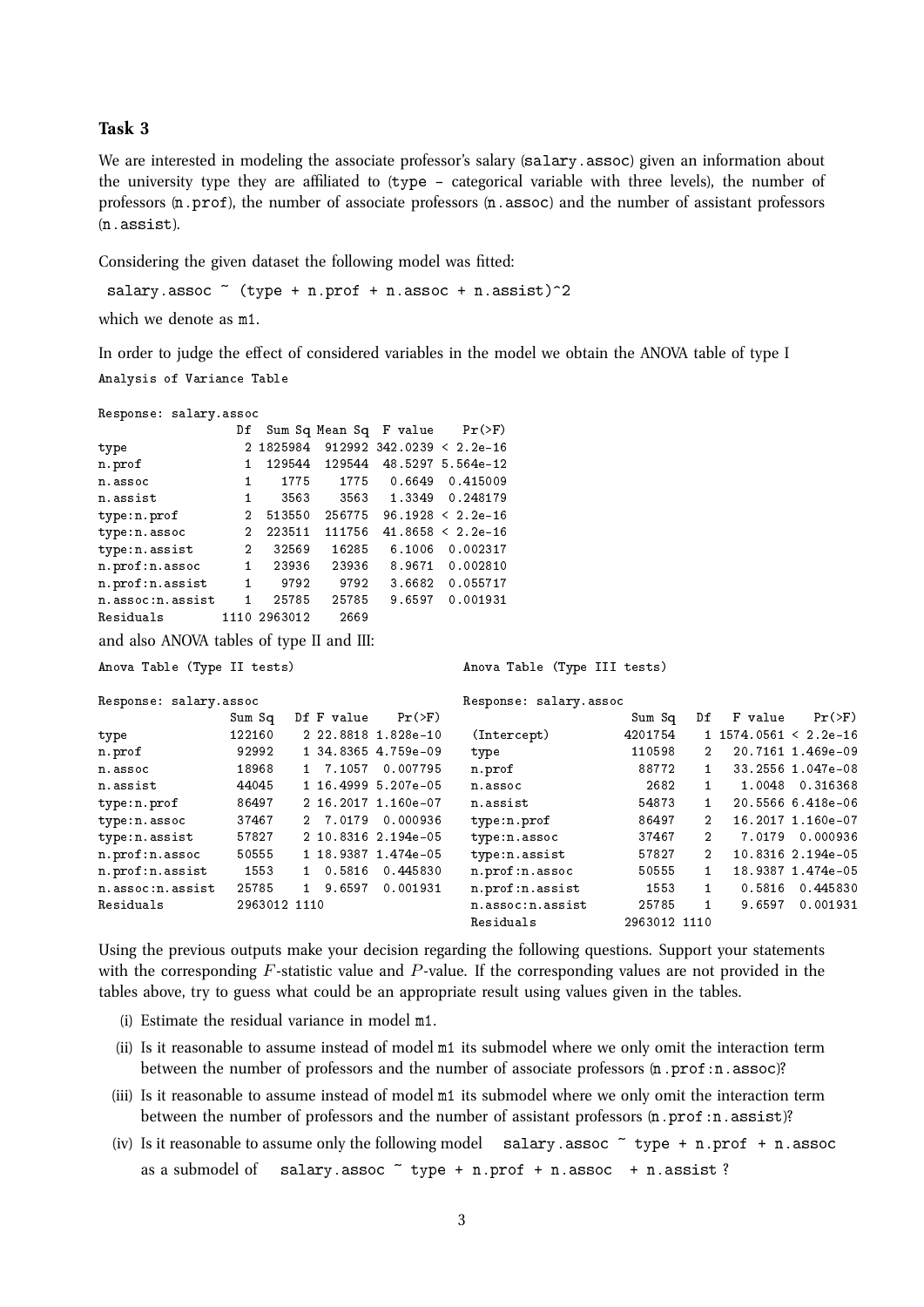We are interested in the number of fires (fire) in some specific town district given the percentage of minority decreased by 25 (minor25) and the location of the district (covariate fside with two levels - North and South). Considering the given data we obtain the following model:

log(fire) ~ minor25 \* fside.

The north district fside = North was considered to be a reference category (contr.treatment in R). The following summary table was obtained:

```
Coefficients:
                  Estimate Std. Error t value Pr(>|t|)(Intercept) 2.218328 0.105162 21.094 < 2e-16 ***
minor25 0.025328 0.003914 6.471 7.54e-08 ***
fsideSouth -0.191788 0.176365 -1.087 0.2829
minor25:fsideSouth -0.012590 0.005267 -2.390 0.0213 *
---
Signif. codes: 0 '***' 0.001 '**' 0.01 '*' 0.05 '.' 0.1 ' ' 1
Residual standard error: 0.5224 on 43 degrees of freedom
Multiple R-squared: 0.5686, Adjusted R-squared: 0.5385
F-statistic: 18.89 on 3 and 43 DF, p-value: 5.768e-08
```
Using the output above answer the following questions.

- (i) Compare the number of fires in two different districts however, with the same percentage of minority where one district is located at the north side of the town and the other is located at the south part.
- (ii) Describe the effect of percentage of minority on the expected number of fires.
- (iii) Is the district locality (f side) statistically significant modifier of the effect of percentage of minority on the number of fires?
- (iv) Describe the effect of district location (f side) on the number of fires.
- (v) Interpret the absolute term in the model (Intercept).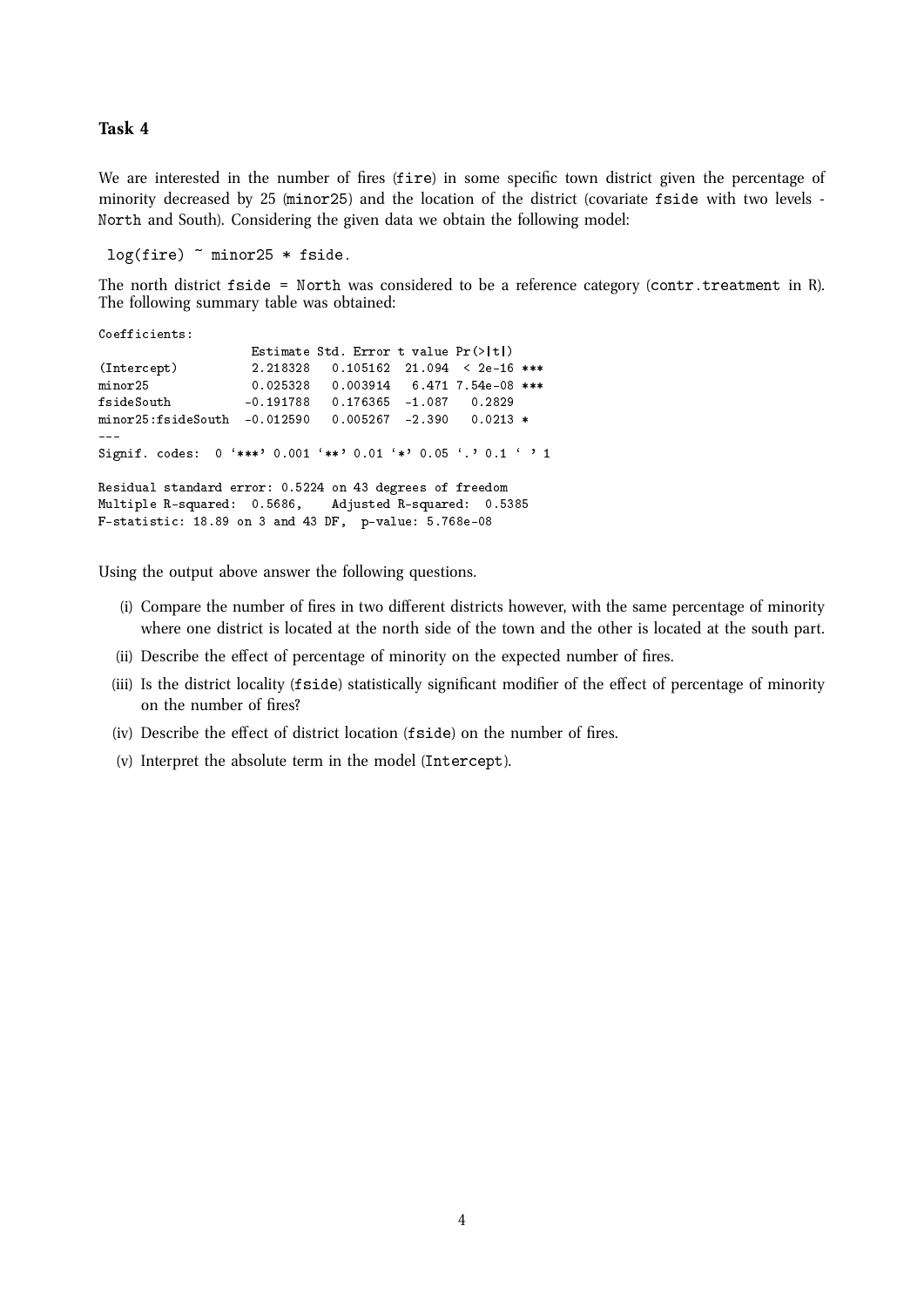We would like to model the logarithm of the number of fires (fire) in some town district given the logarithm of the percentage of minority and the locality where the district is situated (variable fside with two levels - North and South). Using the given dataset the following model was obtained:

```
log(fire) \sim log(minor) * fside.
```
For the modeling purposes we assigned the level North with value  $+1$  and the level South with value  $-1$ (contr. sum in  $\tilde{R}$ ). The following summary table was obtained:

```
Coefficients:
                    Estimate Std. Error t value Pr(>\vert t \vert)(Intercept) 1.15598 0.13491 8.568 7.54e-11 ***<br>log(minor) 0.41486 0.04164 9.963 9.65e-13 ***
log(minor) 0.41486 0.04164 9.963 9.65e-13 ***<br>
fside1 -0.13982 0.13491 -1.036 0.3058
                                  0.13491 -1.036<br>0.04164 2.497log(minor):fside1 0.10395 0.04164 2.497 0.0164 *
---
Signif. codes: 0 '***' 0.001 '**' 0.01 '*' 0.05 '.' 0.1 ' ' 1
Residual standard error: 0.4149 on 43 degrees of freedom
Multiple R-squared: 0.7278, Adjusted R-squared: 0.7088
F-statistic: 38.33 on 3 and 43 DF, p-value: 3.234e-12
```
Using the output above answer the following questions.

- (i) Estimate the average effect (an average over both possible district locations) of the logarithm of the percentage of minority on the logarithm of the number of fires.
- (ii) Describe the effect of the percentage of minority (minor) on the number of fires.
- (iii) Is the district location (fside) statistically significant modifier of the effect of the ratio of minors on the number of fires?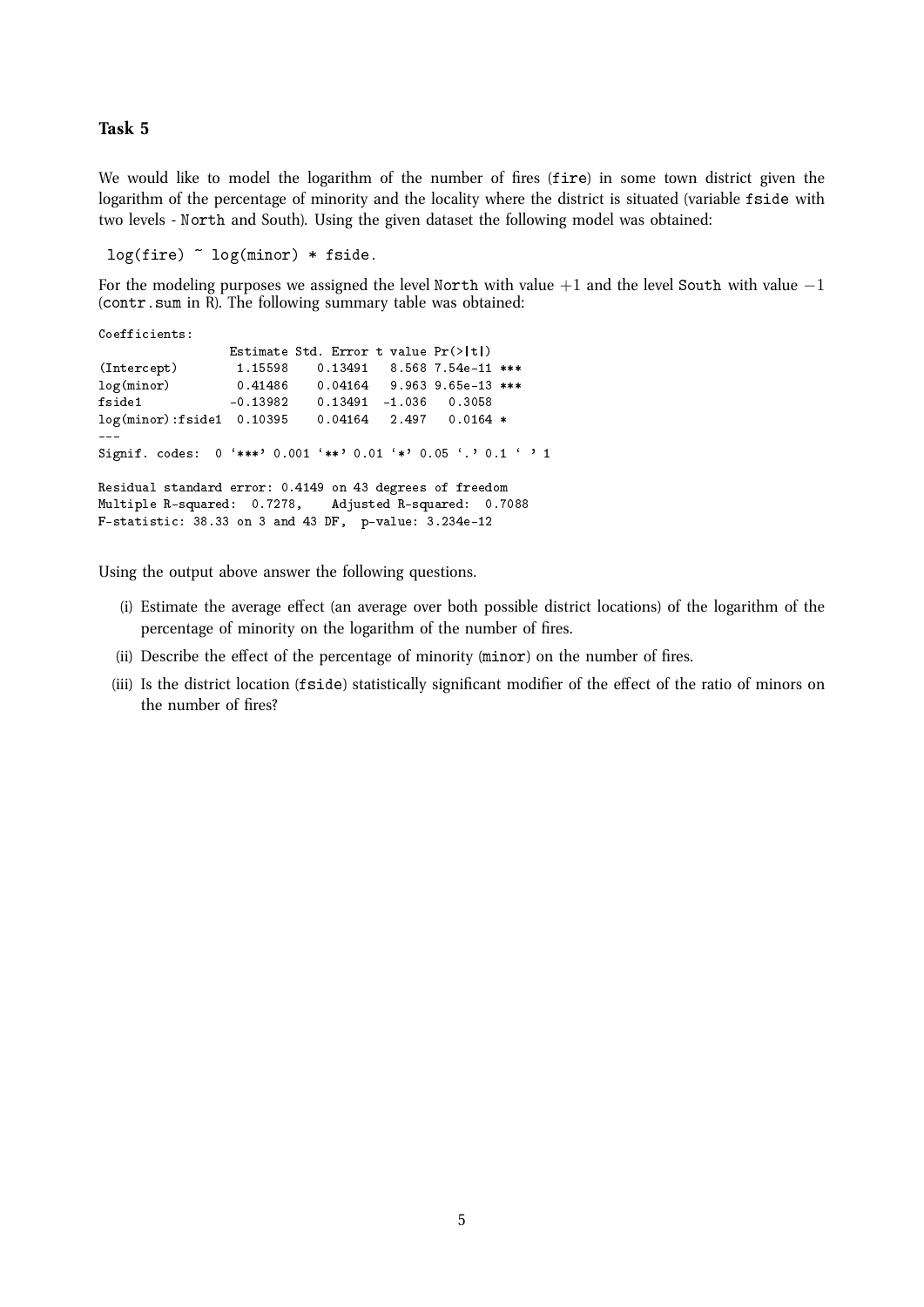We model the amount of yield (yield) on the magnesium content (Mg) and calcium content (Ca). For this purpose we introduce the following covariates: 1Mg - logarithm of Mg, 1Mg2 - (logarithm of Mg) squared, lCa - logarithm of Ca. We build the following model

yield  $\tilde{ }$  1Mg + 1Mg2 + 1Ca,

which was estimated from the collected data and we get the following results:

```
Coefficients:
           Estimate Std. Error t value Pr(>|t|)(Intercept) -16.9375 7.5351 -2.248 0.025186 *
lMg 18.5873 6.1000 3.047 0.002479 **
1Mg2 -3.3544 1.2329 -2.721 0.006824 **<br>1Ca - 10.8888 0.2581 -3.444 0.000641 **
                         0.2581 -3.444 0.000641***
---
Signif. codes: 0 '***' 0.001 '**' 0.01 '*' 0.05 '.' 0.1 ' ' 1
Residual standard error: 1.045 on 364 degrees of freedom
Multiple R-squared: 0.09675, Adjusted R-squared: 0.0893
F-statistic: 13 on 3 and 364 DF, p-value: 4.408e-08
```
Answer the following questions with the help of the above output.

- (i) Describe the effect of the logarithm of calcium content on the yield. If possible estimate the partial effect of the logarithm of calcium content on the yield given the magnesium content.
- (ii) Describe the effect of the logarithm of magnesium content on the yield. If possible estimate the partial effect of the logarithm of magnesium content on the yield given the calcium content.
- (iii) Let  $U_i$   $(i = 1, \ldots, n)$  stand for the the *i*-th residual (i.e.  $U_i = Y_i Y_i$ ), where  $Y_i$  is the yield for the *i*-th observation). Calculate the following quantities  $\sum_{i=1}^{n} U_i$  (i.e. sum of residuals) and  $\sum_{i=1}^{n} U_i^2$ (sum of residuals squared).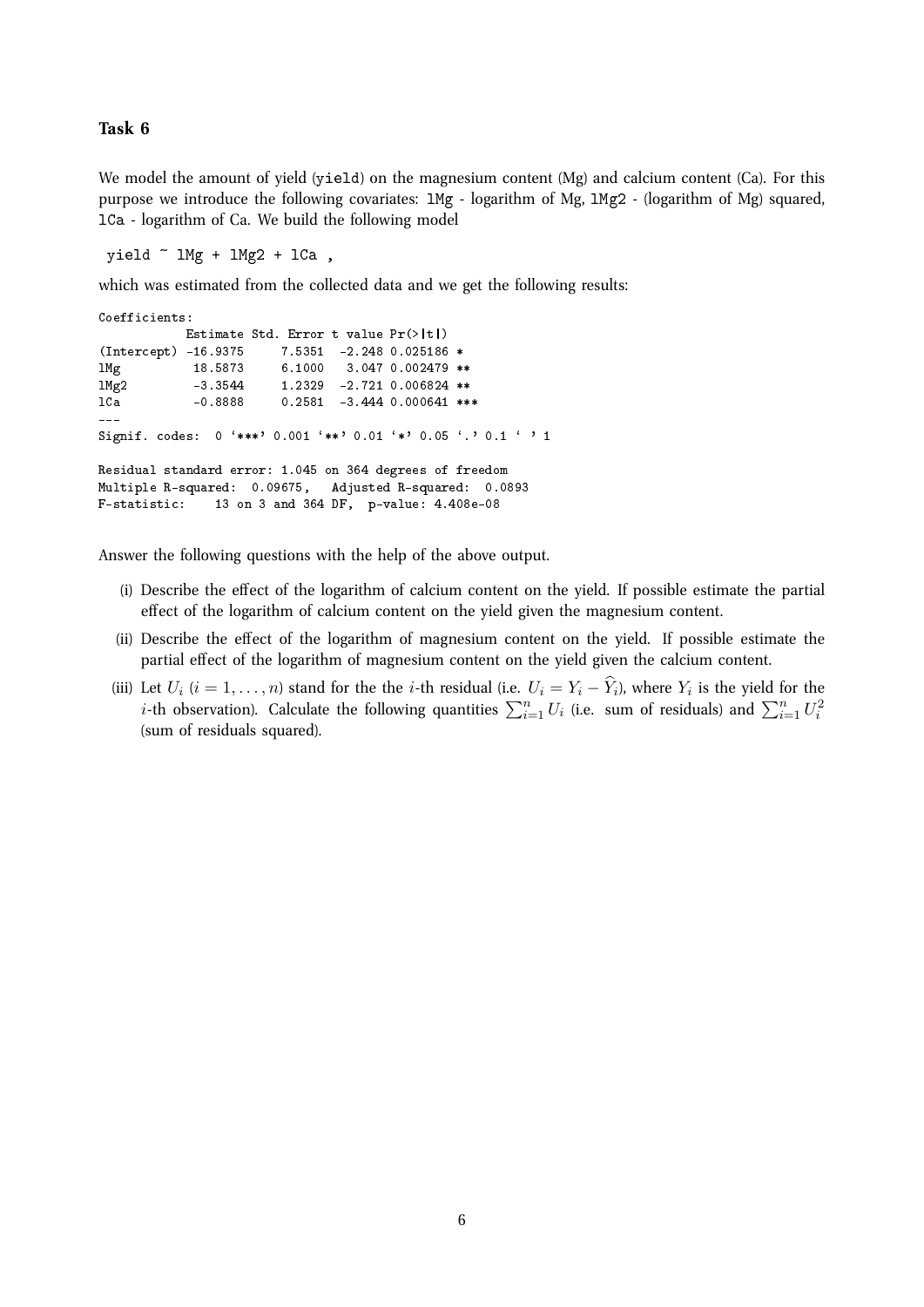We model the amount of yield (yield) on the magnesium content (Mg) and calcium content (Ca). For this purpose we introduce the following covariates: 1Mg - logarithm of Mg, 1Mg2 - (logarithm of Mg) squared, lCa - logarithm of Ca. We build the following model

yield ~ lMg\*lCa ,

which was estimated from the collected data and we get the following results:

```
Coefficients:
          Estimate Std. Error t value Pr(>|t|)
(Intercept) -23.653 11.878 -1.991 0.04719 *
lMg 13.051 4.841 2.696 0.00735 **
lCa 6.000 3.025 1.984 0.04802 *
lMg:lCa -2.801 1.226 -2.285 0.02288 *
---
Signif. codes: 0 '***' 0.001 '**' 0.01 '*' 0.05 '.' 0.1 ' ' 1
Residual standard error: 1.049 on 364 degreesfof freedom
Multiple R-squared: 0.09141, Adjusted R-squared: 0.08392
F-statistic: 12.21 on 3 and 364 DF, p-value: 1.254e-07
```
Answer the following questions with the help of the above output.

- (i) Describe the effect of the logarithm of calcium content on the yield. If possible estimate the partial effect of the logarithm of calcium content on the yield given the magnesium content.
- (ii) Describe the effect of the logarithm of magnesium content on the yield. If possible estimate the partial effect of the logarithm of magnesium content on the yield given the calcium content.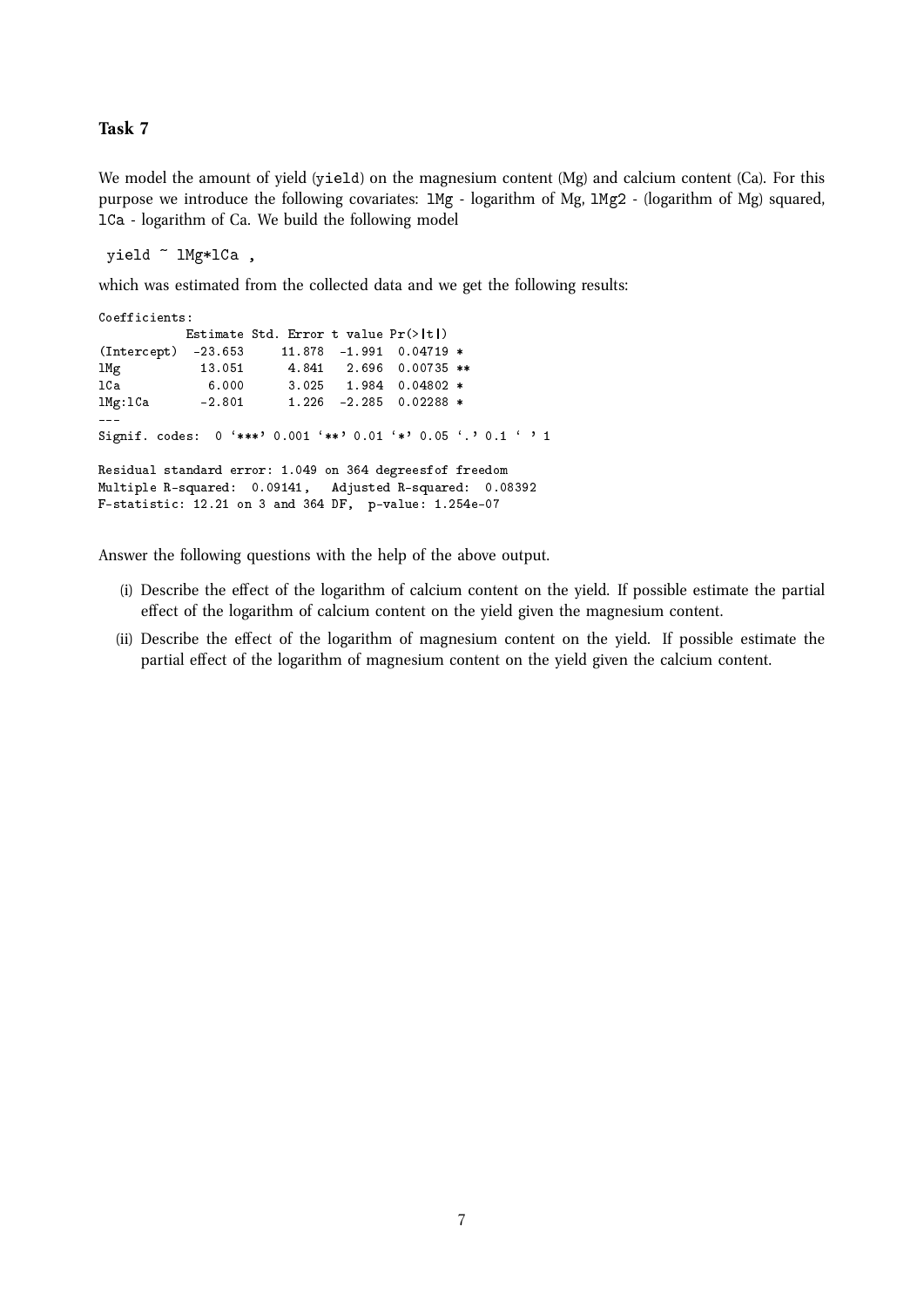We want to model the associate professor's salary (salary.assoc) given the number of professors (n.prof), the number of associate professors  $(n, \text{assoc})$ , the number of assistant professors  $(n, \text{assoc})$  and the university type (ntype). The ntype covariate has three levels (I, IIA, IIB) but these levels were in the corresponding regression matrix column replaced with numbers 0, 1, and 2.

The following linear regression model was considered:

salary.assoc  $\tilde{ }$  (n.prof + n.assoc + n.assist)\*ntype,

and considering the given dataset the following summary output was obtained:

```
Coefficients:
               Estimate Std. Error t value Pr(>|t|)
(Intercept) 470.850049 6.936154 67.883 < 2e-16 ***
n.prof 0.192696 0.033174 5.809 8.2e-09 ***
n.assoc 0.008545 0.063948 0.134 0.893728
n.assist -0.317322 0.085452 -3.713 0.000215 ***
ntype -59.871714 3.799160 -15.759 < 2e-16 ***
n.prof:ntype -0.060086 0.047579 -1.263 0.206902
n.assoc:ntype 0.449865 0.090156 4.990 7.0e-07 ***
n.assist:ntype 0.182415 0.089014 2.049 0.040667 *
- - -Signif. codes: 0 '***' 0.001 '**' 0.01 '*' 0.05 '.' 0.1 ' ' 1
Residual standard error: 54.61 on 1117 degrees of freedom
Multiple R-squared: 0.421, Adjusted R-squared: 0.4174
F-statistic: 116 on 7 and 1117 DF, p-value: < 2.2e-16
```
Using the output above answer the following questions:

- (i) Compare the associate professor's salary with respect to different university types while considering the same number of professors, associate professors and assistant professors.
- (ii) Describe the effect of the number of professors  $(n, \text{prof})$  on the salary of the associate professors.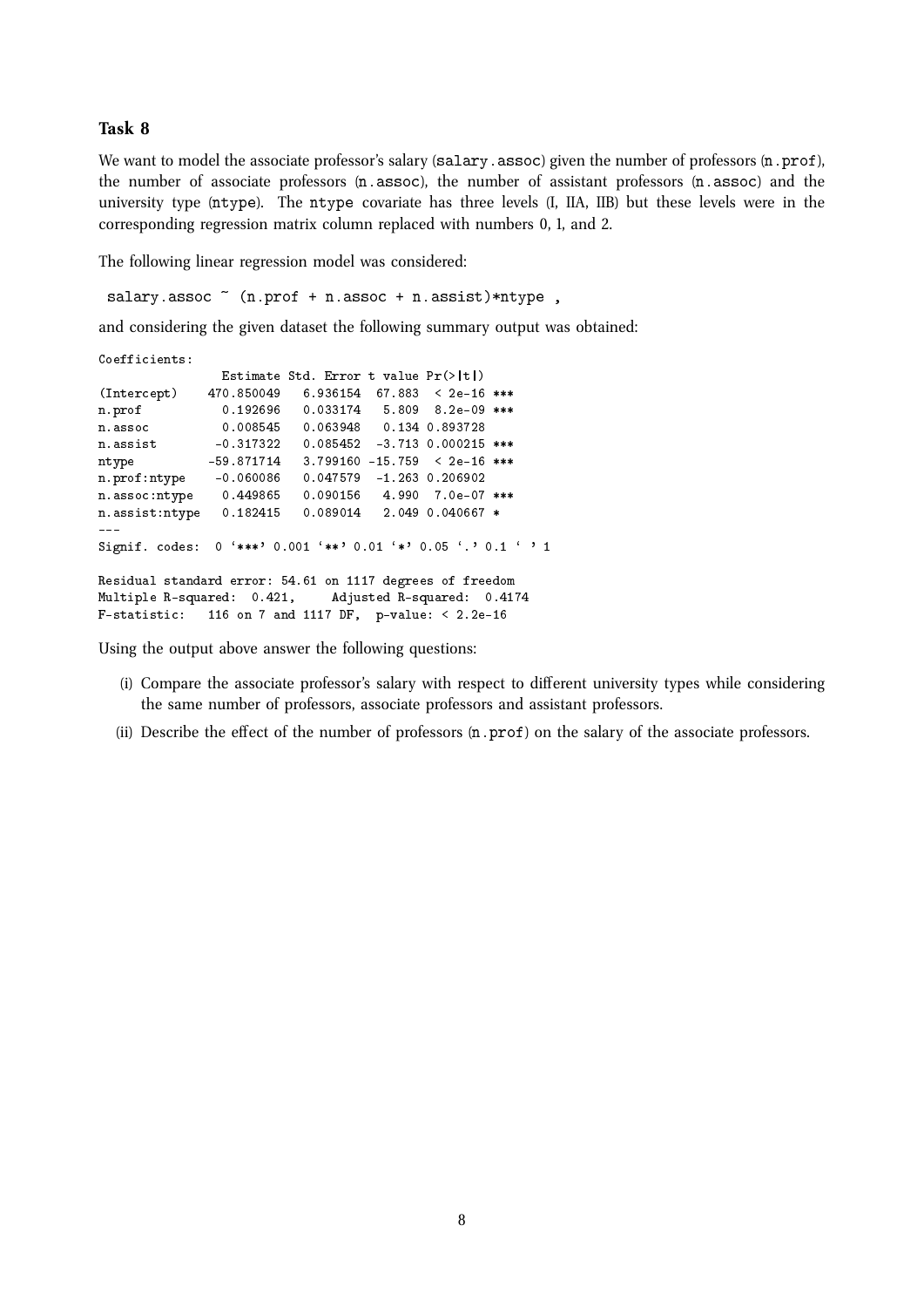Again, we would like to model the associate professor's salary (salary.assoc) given the number of professors  $(n, prof)$  and the university type  $(type)$ . The university type covariate has three levels  $(I, IIA, IIB)$ and for their parametrization we are using contr.treatment with the reference category I.

The following linear regression model was considered

salary.assoc  $\tilde{ }$  (type + n.prof) $\tilde{ }$ 2,

and using the given dataset we obtained the following model output:

```
C<sub>a</sub>11:lm(formula = salary. assoc^*(type + n.prof)^2, data = Data)Coefficients:
            Estimate Std. Error t value Pr(>|t|)<br>470.6 7.70 61.1 < 0.001
(Intercept) 470.6 7.70 61.1 < 0.001
typeIIA -47.0 8.87 -5.3 < 0.001
typeIIB -127.5 8.47 -15.0 < 0.001
n.prof 0.05 0.02 2.5 0.014
typeIIA:n.prof 0.12 0.04 2.8 0.004
typeIIB:n.prof 1.3 0.10 13.0 < 0.001
Residual standard error: 54.23 on 1119 degrees of freedom
Multiple R-squared: 0.428, Adjusted R-squared: 0.426
F-statistic: 167.5 on 5 and 1119 DF, p-value: < 2.2e-16
```
For some better interpretation purposes we decided that we use the number of professors decreased by 40 (n.prof40) instead of the original covariate (n.prof).

Instead of fitting a new model with the new covariate is it possible to simply plug-in some values from the previous output to the table below? Replace the question marks with appropriate values where possible. Call:

 $lm(formula = salary.$ assoc  $\tilde{h}(t)$  (type + n.prof40) $\hat{h}(2)$ , data = Data)

Coefficients:

|                                                    |   | Estimate Std. Error t value $Pr(>\vert t \vert)$ |   |   |
|----------------------------------------------------|---|--------------------------------------------------|---|---|
| (Intercept)                                        | ? |                                                  |   |   |
| typeIIA                                            |   |                                                  |   |   |
| typeIIB                                            | ? |                                                  | ? | ? |
| n.prof40                                           | 7 | 7                                                | 7 | 7 |
| typeIIA:n.prof40                                   | ? | 7                                                | 7 | ? |
| typeIIB:n.prof40                                   | 7 | 7                                                | 7 | 7 |
| Residual standard error: ? on ? degrees of freedom |   |                                                  |   |   |
| Multiple R-squared: ?, Adjusted R-squared:         |   |                                                  |   |   |

F-statistic: ? on ? and ? DF, p-value: ?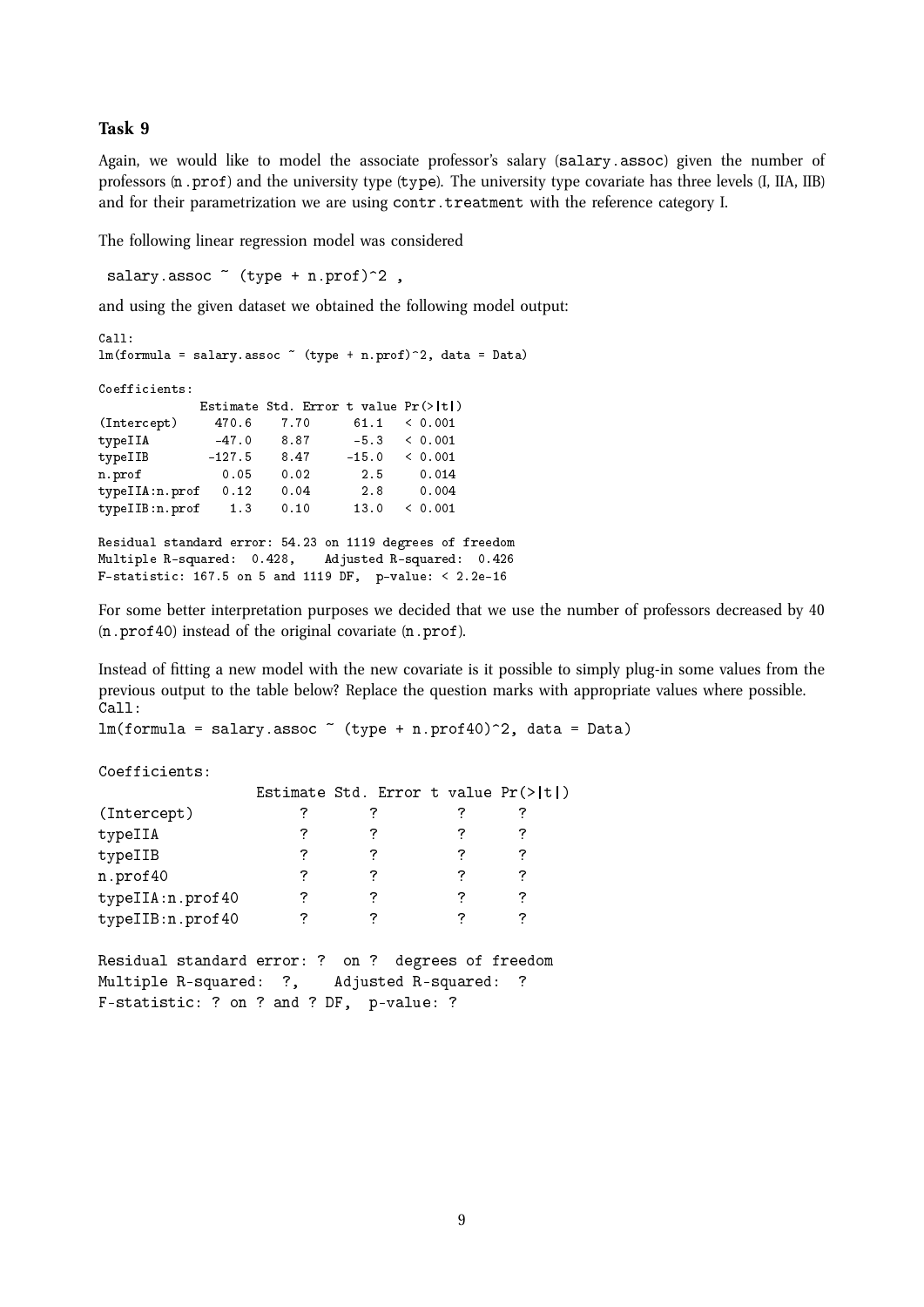We are analyzing the angle of the occipital bone (oca) on the back of a human's head and we are searching for a possible effect caused by a gender (fgender) and population (fpopul) to which the subject belongs. Gender is coded as a factor with two levels female and male and the population information is a factor with three levels ordered as AUSTR, BERG and BURIAT. We used a parametrization given by contr.sum. The following model was obtained:

oca ~ fgender \* fpopul,

and considering the data at hand we obtained the following summary output:

```
lm(formula = oca "fgender * fpopul, data = Howells,contrasts = list(fpopul = "contr.sum", fgender = "contr.sum"))
Coefficients:
               Estimate Std. Error t value Pr(>|t|)
(Intercept) 115.6667 0.3211 360.246 <2e-16 ***
fgender1 0.6167 0.3211 1.921 0.0560.
fpopul1 -0.7542 0.4541 -1.661 0.0981 .
fpopul2 1.0958 0.4541 2.413 0.0166 *
fgender1:fpopul1 -0.7292 0.4541 -1.606 0.1097
fgender1:fpopul2 -0.5292 0.4541 -1.165 0.2451
---
Signif. codes: 0 '***' 0.001 '**' 0.01 '*' 0.05 '.' 0.1 ' ' 1
Residual standard error: 4.974 on 234 degrees of freedom
Multiple R-squared: 0.0697, Adjusted R-squared: 0.04982
F-statistic: 3.507 on 5 and 234 DF, p-value: 0.004473
```
To remind, the contrast matrix under the assumed parametrization takes the following form:

|        | fgender1 |             | fpopul1 fpopul2 |      |
|--------|----------|-------------|-----------------|------|
| female |          | AUSTR.      |                 |      |
| male   | $-1$     | <b>BFRG</b> |                 |      |
|        |          | BURTAT      | $-1$            | $-1$ |

(i) What is an expected occipital bone angle for a men from AUSTR population?

(ii) What is an expected occipital bone angle for a female from BURIAT population?

(iii) Compare the occipital bone angles for a men and female considering each population separately.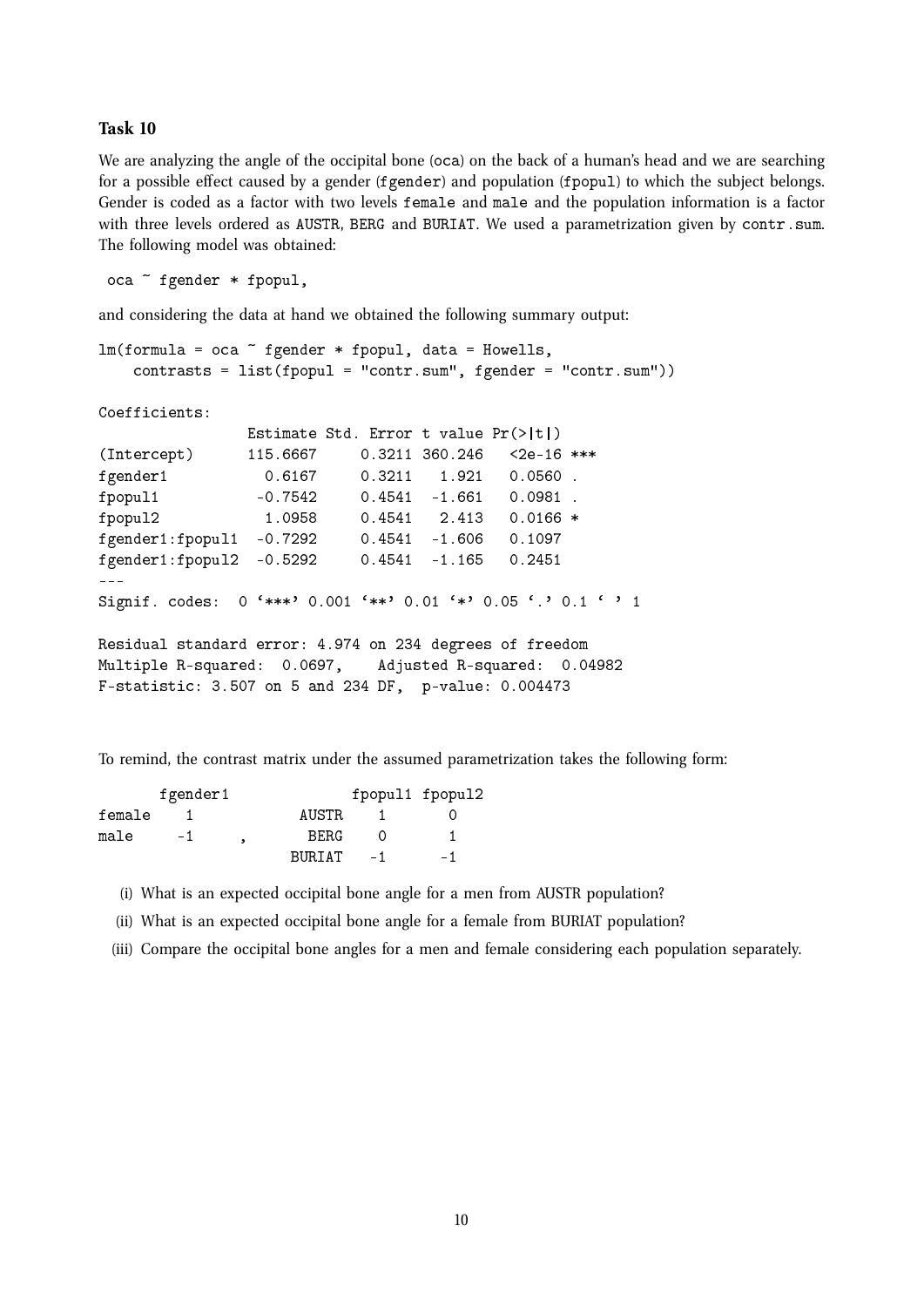We would like to model a relationship between the occipital angle (oca) and two covariates: a gender (fgender) and population (fpopul) to which the subject belongs. The gender covariate is a factor with two levels female and male. The population covariate has three levels labelled as AUSTR, BERG, BURIAT. Using the available data the following model was fitted:

oca ~ fpopul \* fgender

For the fitted model the Anova of type II table was calculated:

```
Anova Table (Type II tests)
Response: oca
               Sum Sq Df F value Pr(>F)
```

| fpopul               | 330.0      |              | ? 5.50   | 0.005 |
|----------------------|------------|--------------|----------|-------|
| fgender              | 120.0      | -7           | $\sim$ 7 | 0.020 |
| fpopul:fgender 160.0 |            | $\mathbf{Z}$ |          | 0.072 |
| Residuals            | 6000.0 200 |              |          |       |

- (i) Give an explanation on how the  $p$ -value in the first line of of the Anova table is obtained (the line which corresponds to fpopul with  $p$ -value 0.005).
- (ii) Instead of the question marks in the Anova table above fill in the appropriate numbers. (2 points)
- (iii) Using the Anova of type II table above, can we conclude that the differences in mean occipital angles for males and females are statistically significantly different across different populations (using a significance level of  $\alpha = 0.05$ ? Provide the corresponding p-value and the test statistic value.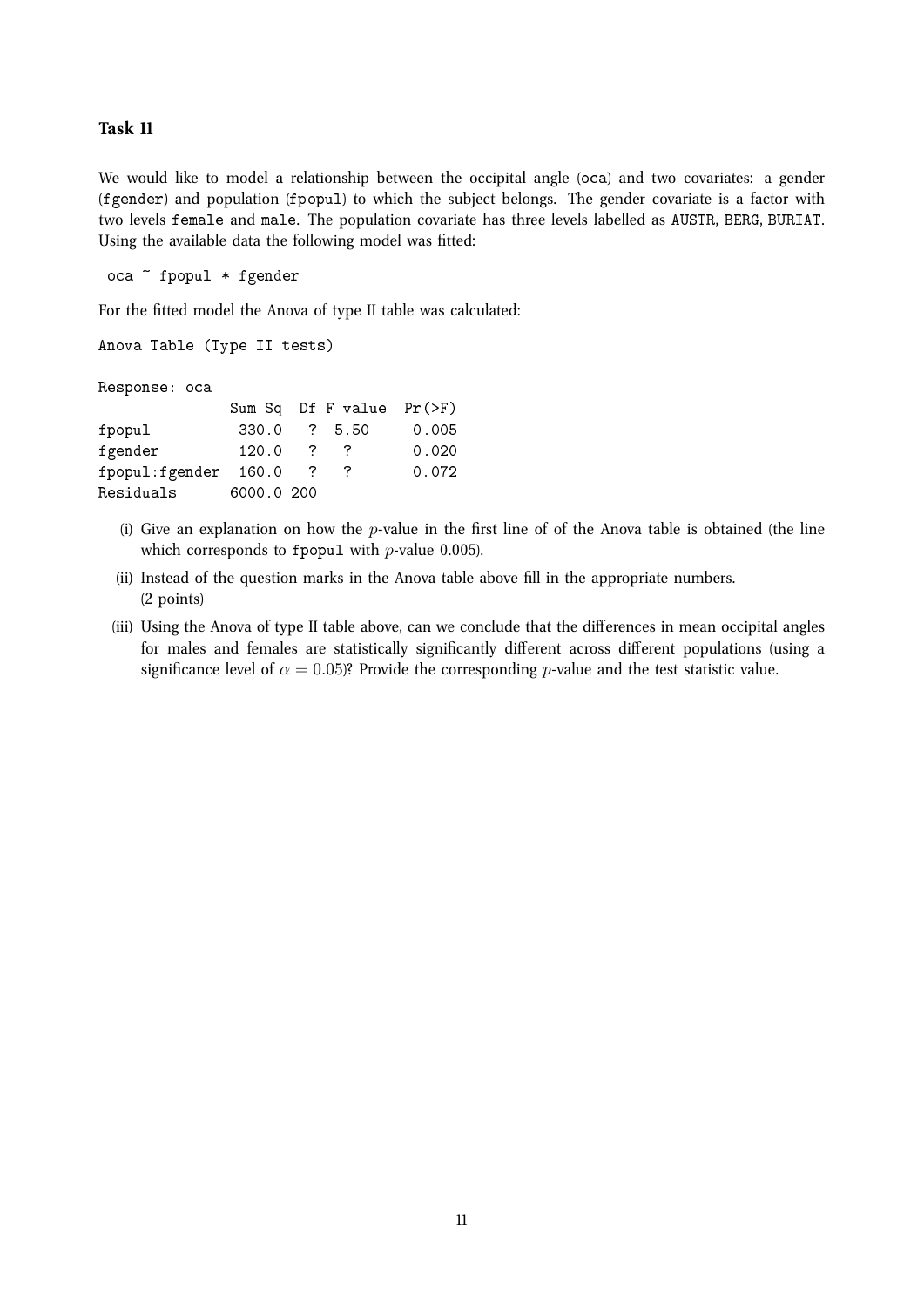#### **Maximum likelihood theory (overview)**

Suppose we have a random sample  $X_1, \ldots, X_n$  from the distribution with a density  $f(\mathbf{x}; \theta)$  with respect to a  $\sigma$ -finite measure  $\mu$  and that the density is known up to unknown p-dimensional parameter  $\theta$  =  $(\theta_1,\ldots,\theta_p)^\mathsf{T} \in \Theta$ . Let  $\boldsymbol{\theta}_X = (\theta_{X1},\ldots,\theta_{Xp})^\mathsf{T}$  be the true value of the parameter.

Define the *likelihood function* as

$$
L_n(\boldsymbol{\theta}) = \prod_{i=1}^n f(\boldsymbol{X}_i; \boldsymbol{\theta})
$$

and the *log-likelihood function* as

$$
\ell_n(\boldsymbol{\theta}) = \log L_n(\boldsymbol{\theta}) = \sum_{i=1}^n \log f(\boldsymbol{X}_i; \boldsymbol{\theta}).
$$

The *maximum likelihood estimator* of parameter  $\theta_X$  is defined as

$$
\widehat{\boldsymbol{\theta}}_n = \argmax_{\boldsymbol{\theta} \in \Theta} L_n(\boldsymbol{\theta}).
$$

Usually we search for the maximum likelihood estimator  $\hat{\theta}_n$  as a solution of the system of likelihood equations  $\mathbf{U}_n(\widehat{\boldsymbol{\theta}}_n) \overset{!}{=} \mathbf{0}$ , where the random vector

$$
\mathbf{U}_n(\boldsymbol{\theta}) = \sum_{i=1}^n \mathbf{U}(\boldsymbol{X}_i; \boldsymbol{\theta}) = \sum_{i=1}^n \frac{\partial \log f(\boldsymbol{X}_i; \boldsymbol{\theta})}{\partial \boldsymbol{\theta}}
$$

is called *the score statistic*.

Under appropriate regularity assumptions

$$
\sqrt{n}\left(\widehat{\boldsymbol{\theta}}_n-\boldsymbol{\theta}_X\right)\xrightarrow[n\to\infty]{d}\mathsf{N}_p\big(\mathbf{0},I^{-1}(\boldsymbol{\theta}_X)\big),
$$

where

$$
I(\boldsymbol{\theta}_X) = -\mathsf{E} \left. \frac{\partial^2 \log f(\boldsymbol{X}_1; \boldsymbol{\theta})}{\partial \boldsymbol{\theta} \partial \boldsymbol{\theta}^\mathsf{T}} \right|_{\boldsymbol{\theta} = \boldsymbol{\theta}_X}
$$

.

is the Fisher information matrix.

To make an inference about  $\theta_X$  usually one needs to estimate the information matrix  $I(\theta_X)$ . In regression context we usually use *the observed information matrix* defined at  $\hat{\theta}_n$  which is defined as

$$
\widehat{I}_n = -\frac{1}{n} \frac{\partial \mathbf{U}_n(\boldsymbol{\theta})}{\partial \boldsymbol{\theta}^\mathsf{T}} = -\frac{1}{n} \sum_{i=1}^n \frac{\partial^2 \log f(\boldsymbol{X}_i; \boldsymbol{\theta})}{\partial \boldsymbol{\theta} \partial \boldsymbol{\theta}^\mathsf{T}} \Big|_{\boldsymbol{\theta} = \widehat{\boldsymbol{\theta}}_n}.
$$

#### **Inference about the vector parameter** θ

Suppose we want to test the null hypothesis  $H_0$ :  $\theta_X = \theta_0$  against the alternative  $H_1$ :  $\theta_X \neq \theta_0$ . One of the possible test is *Wald test* and it is based on the following test statistic

$$
W_n = n \left( \widehat{\boldsymbol{\theta}}_n - \boldsymbol{\theta}_0 \right)^{\mathsf{T}} \widehat{I}_n \left( \widehat{\boldsymbol{\theta}}_n - \boldsymbol{\theta}_0 \right).
$$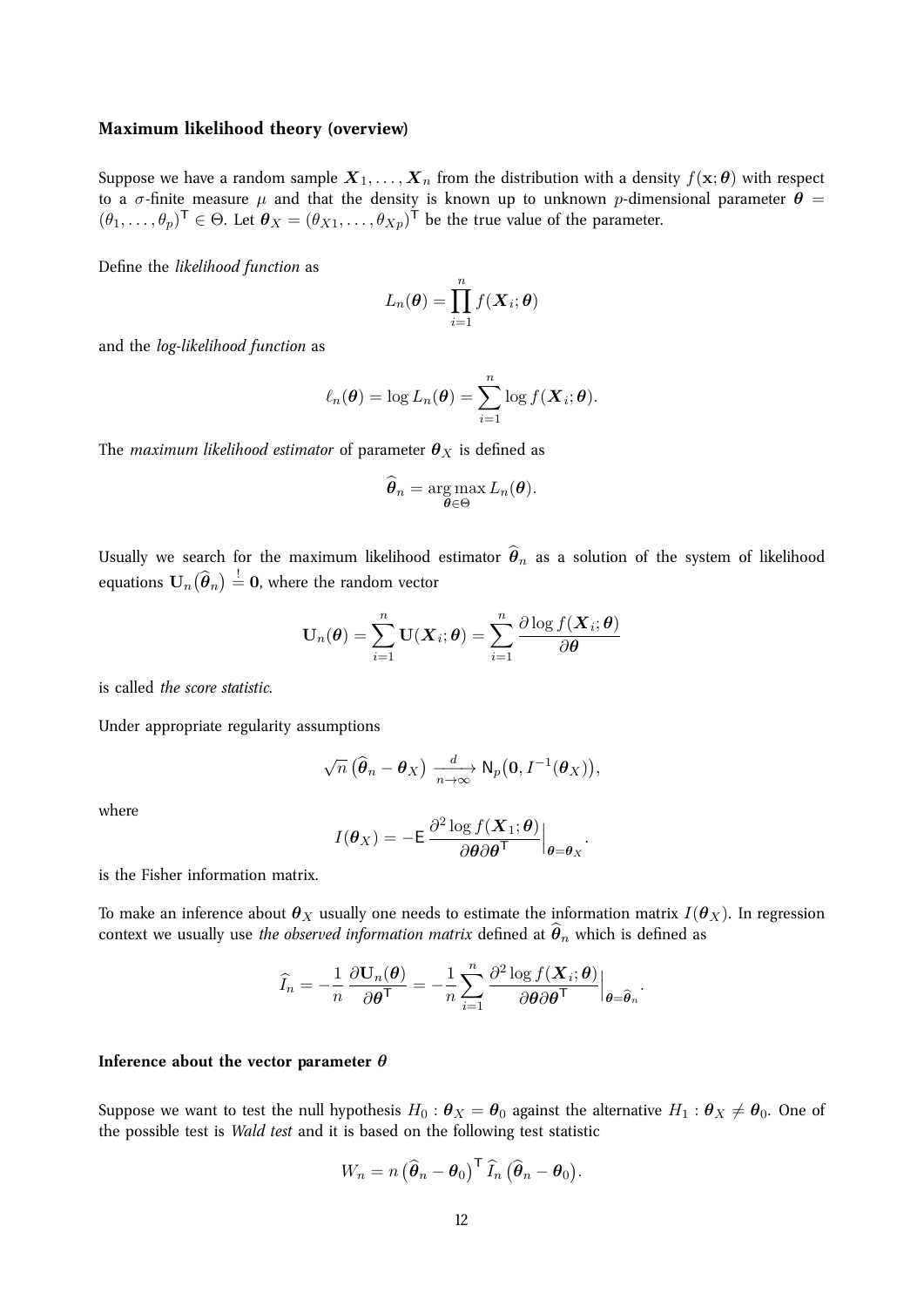It can be shown that under the null hypothesis  $W_n$  converges in distribution to a  $\chi^2$ -distribution with p degrees of freedom.

The (asymptotic) confidence set for  $\boldsymbol{\theta}_X$  is then constructed as

$$
\{\boldsymbol{\theta};\,n\left(\widehat{\boldsymbol{\theta}}_n-\boldsymbol{\theta}\right)^{\mathsf{T}}\widehat{I}_n\left(\widehat{\boldsymbol{\theta}}_n-\boldsymbol{\theta}\right)\leq \chi_p^2(1-\alpha)\},\
$$

where  $\chi^2_p(1-\alpha)$  is the  $1-\alpha$  quantile of  $\chi^2$ -distribution with  $p$  degrees of freedom.

#### **Inference about**  $\theta_{Xk}$  (the k-th coordinate of  $\theta_X$ )

Suppose we want to test the null hypothesis  $H_0$ :  $\theta_{Xk} = \theta_0$  against the alternative  $H_1$ :  $\theta_{Xk} \neq \theta_0$ . One of the possible test is *Wald test* and it is based on the following test statistic

$$
T_n = \frac{\sqrt{n} \left( \widehat{\theta}_{nk} - \theta_0 \right)}{\sqrt{i_n^{kk}}},
$$

where  $\widehat{\theta}_{nk}$  is the k-th element of  $\widehat{\theta}_n$  and  $i_n^{kk}$  is the k-th diagonal element of  $\widehat{I}_n^{-1}$  (i.e. the **inverse** of the matrix  $\widehat{I}_n$ ). The test statistic  $T_n$  under the null hypothesis converges to a standard normal distribution  $N(0, 1)$ .

The (asymptotic) confidence interval for  $\theta_{Xk}$  is given by

$$
\left(\widehat{\theta}_{nk} - \frac{u_{1-\alpha/2}\sqrt{i_n^{kk}}}{\sqrt{n}}, \widehat{\theta}_{nk} + \frac{u_{1-\alpha/2}\sqrt{i_n^{kk}}}{\sqrt{n}}\right).
$$
 (1)

#### **Task 12**

Let  $(X_1,Y_1)^{\top},\ldots,(X_n,Y_n)^{\top}$  be independent identically distributed random vectors. Suppose that the conditional density of  $Y_1$  given  $X_1$  is

$$
f_{Y|X}(y|x;\beta) = \beta x e^{-\beta xy} \mathbb{I}\{y>0\},\
$$

where  $\beta > 0$  is an unknown parameter. Further suppose that the distribution of  $X_1$  does not depend on  $\beta$ .

- (i) Find the maximum likelihood estimator of  $\beta$ .
- (ii) Construct a test of the null hypothesis  $H_0$  :  $\beta = \beta_0$  against the alternative  $H_0$  :  $\beta \neq \beta_0$ .
- (iii) Construct a confidence interval for  $\beta$ .

#### **Task 13**

Suppose that you observe independent random vectors  $(X_1,Y_1)^{\mathsf{T}},\ldots,(X_n,Y_n)^{\mathsf{T}}$ , such such that

$$
P(Y_1 = k | X_1) = \frac{[\lambda(X_1)]^k e^{-\lambda(X_1)}}{k!}, \qquad k = 0, 1, 2, \dots,
$$

where  $\lambda(x) = \exp{\{\beta_0 + \beta_1 x\}}$  and the distribution of  $X_1$  does not depend on the unknown parameter  $\boldsymbol{\beta} = (\beta_0, \beta_1)^{\sf T}.$